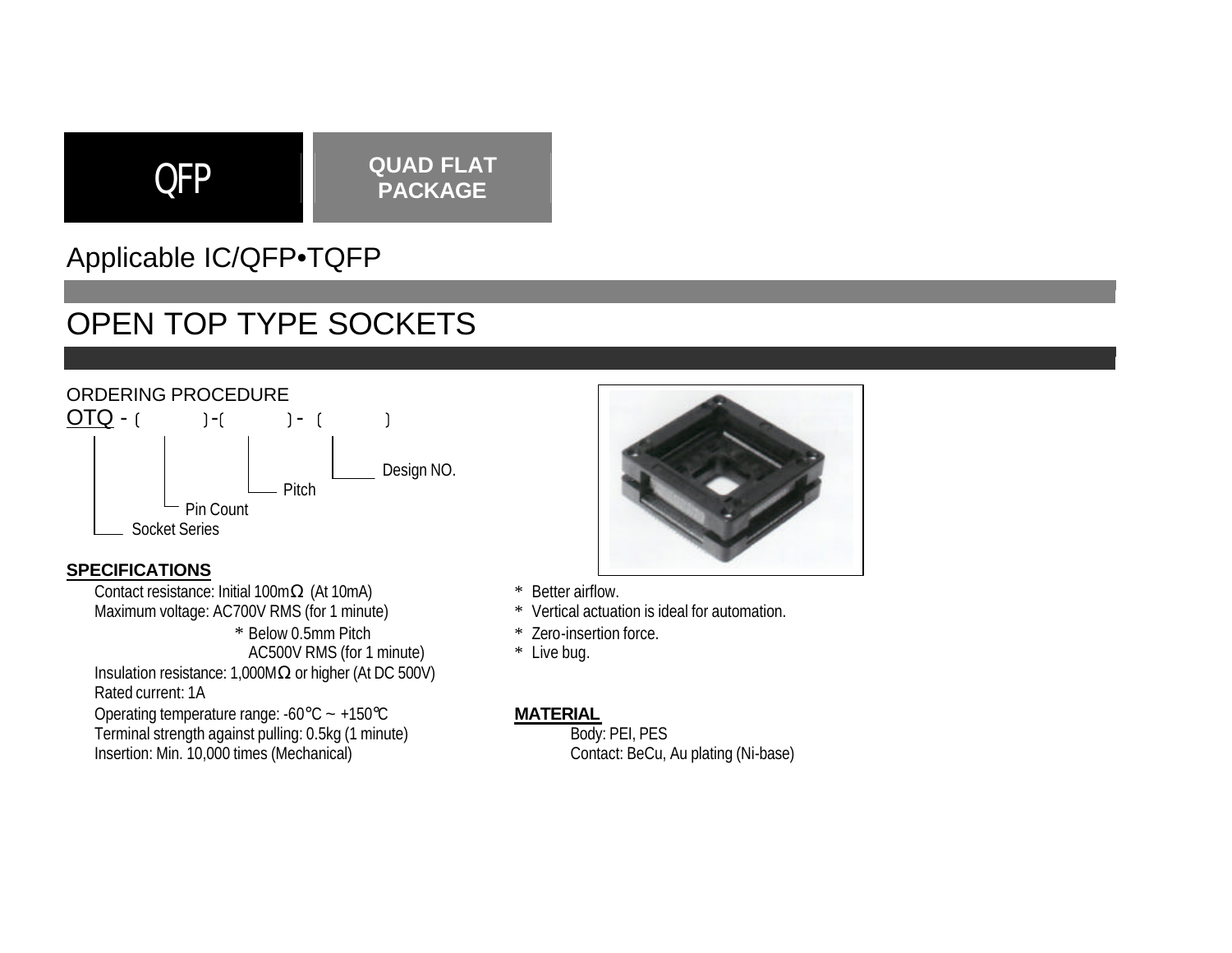## APPLICABLE IC DIMENSIONS & SOCKET DIMENSIONS

### **ONE POINT CONTACT (TQFP•SQFP)**

Unit: mm (in)

| PART NO.       | <b>PIN COUNT</b> | <b>PITCH</b>              | <b>ACTUATION</b><br><b>FORCE</b> | <b>APPLICABLE IC DIMENSIONS (REF.)</b> |                        |                          |                          |                         |                         |                 | <b>OUTSIDE DIMENSIONS (REF.)</b> |               |                |                      |
|----------------|------------------|---------------------------|----------------------------------|----------------------------------------|------------------------|--------------------------|--------------------------|-------------------------|-------------------------|-----------------|----------------------------------|---------------|----------------|----------------------|
|                |                  |                           |                                  | Α                                      | B                      | $\mathsf{C}$             | D                        | E                       | F                       | G               | н                                |               |                | <b>REMARKS</b>       |
| OTQ-48-0.5-01  | 48               | 0.5<br>$(19.6\text{mil})$ | max<br>1.2kg                     | 9±0.1<br>(0.354)                       | 7±0.1<br>(0.275)       | $9 + 0.1$<br>(0.354)     | 7±0.1<br>(0.275)         | $8 + 0.1$<br>(0.314)    | 8±0.1<br>(0.314)        | 24<br>(0.944)   | 24<br>(0.944)                    | 16<br>(0.629) | 2.8<br>(0.110) | SQFP/<br><b>TQFP</b> |
| OTQ-64-0.5-01  | 64               | 0.5<br>$(19.6\text{mil})$ | max<br>1.5kg                     | $12+0.1$<br>(0.472)                    | 10±0.1<br>(0.393)      | $12 + 0.1$<br>(0.472)    | $10+0.1$<br>(0.393)      | 11±0.1<br>(0.433)       | 11±0.1<br>(0.433)       | 27<br>(1.062)   | 27<br>(1.062)                    | 16<br>(0.629) | 2.8<br>(0.110) | SQFP/<br><b>TQFP</b> |
| OTQ-80-0.5-02  | 80               | 0.5<br>$(19.6$ mil)       | max<br>2.0kg                     | $14 + 0.1$<br>(0.551)                  | $12 + 0.05$<br>(0.472) | $14 + 0.1$<br>(0.551)    | $12 \pm 0.05$<br>(0.472) | $13 + 0.1$<br>(0.511)   | $13 + 0.1$<br>(0.511)   | 31<br>(1.220)   | 31<br>(1.220)                    | 16<br>(0.629) | 2.8<br>(0.110) | SQFP/<br><b>TQFP</b> |
| OTQ-100-0.5-01 | 100              | 0.5<br>(19.6)             | max<br>2.5kg                     | $16 + 0.1$<br>(0.629)                  | $14 + 0.05$<br>(0.551) | $16 + 0.1$<br>(0.629)    | $14\pm0.05$<br>(0.551)   | $15 + 0.1$<br>(0.590)   | $15 + 0.1$<br>(0.590)   | 31<br>(1.220)   | 31<br>(1.220)                    | 16<br>(0.629) | 2.8<br>(0.110) | SQFP/<br><b>TQFP</b> |
| OTQ-100-0.5-09 | 100              | 0.5<br>$(19.6$ mil)       | max<br>2.5kg                     | 16<br>(0.629)                          | 14<br>(0.551)          | 16<br>(0.629)            | 14<br>(0.551)            | 15<br>(0.590)           | 15<br>(0.590)           | 31<br>(1.220)   | 31<br>(1.220)                    | 16<br>(0.629) | 2.8<br>(0.110) | Lead<br>Guide        |
| OTQ-120-0.5-01 | 120              | 0.5<br>$(19.6$ mil)       | max<br>2.5kg                     | $18.4 \pm 0.15$<br>(0.724)             | $16 + 0.05$<br>(0.629) | 18.4±0.15<br>(0.724)     | 16±0.05<br>(0.629)       | max 17.3<br>(0.681)     | max 17.3<br>(0.681)     | 33.4<br>(1.314) | 33.4<br>(1.314)                  | 16<br>(0.629) | 2.8<br>(0.110) |                      |
| OTQ-128-0.5-01 | 128              | 0.5<br>$(19.6$ mil)       | max<br>5.0kg                     | 22±0.15<br>(0.866)                     | 20<br>(0.887)          | $16 + 0.15$<br>(0.629)   | 14<br>(0.551)            |                         |                         | 47<br>(1.850)   | 47<br>(1.850)                    | 22<br>(0.866) | 3.5<br>(0.137) |                      |
| OTQ-128-0.5-02 | 128              | 0.5<br>(19.6)             | max<br>5.0kg                     | $23.2 \pm 0.1$<br>(0.913)              | 20<br>(0.887)          | $17.2 + 0.1$<br>(0.677)  | 14<br>(0.551)            |                         |                         | 47.9<br>(1.885) | 47.9<br>(1.885)                  | 22<br>(0.866) | 3.5<br>(0.137) |                      |
| OTQ-128-0.5-03 | 128              | 0.5<br>$(19.6$ mil)       | max<br>5.0kg                     | 23.2<br>(0.913)                        | 20<br>(0.887)          | 17.2<br>(0.677)          | 14<br>(0.551)            | 22.25<br>(0.875)        | 22.25<br>(0.875)        | 47.9<br>(1.885) | 47.9<br>(1.885)                  | 22<br>(0.866) | 3.5<br>(0.137) |                      |
| OTQ-144-0.5-01 | 144              | 0.5<br>$(19.6$ mil)       | max<br>3.0 <sub>k</sub> g        | $22.0 \pm 0.15$<br>(0.866)             | $20+0.1$<br>(0.787)    | 22.0±0.15<br>(0.866)     | $20+0.1$<br>(0.787)      |                         |                         | 47<br>(1.850)   | 47<br>(1.850)                    | 22<br>(0.866) | 3.5<br>(0.137) | SQFP/<br><b>TQFP</b> |
| OTQ-176-0.5-02 | 176              | 0.5<br>$(19.6$ mil)       | max<br>6.5kg                     | $26 \pm 0.05$<br>(1.023)               | $24 + 0.1$<br>(0.944)  | $26 \pm 0.05$<br>(1.023) | $24 \pm 0.1$<br>(0.944)  | $25 \pm 0.1$<br>(0.984) | $25 \pm 0.1$<br>(0.984) | 51<br>(2.007)   | 51<br>(2.007)                    | 22<br>(0.866) | 3.5<br>(0.137) |                      |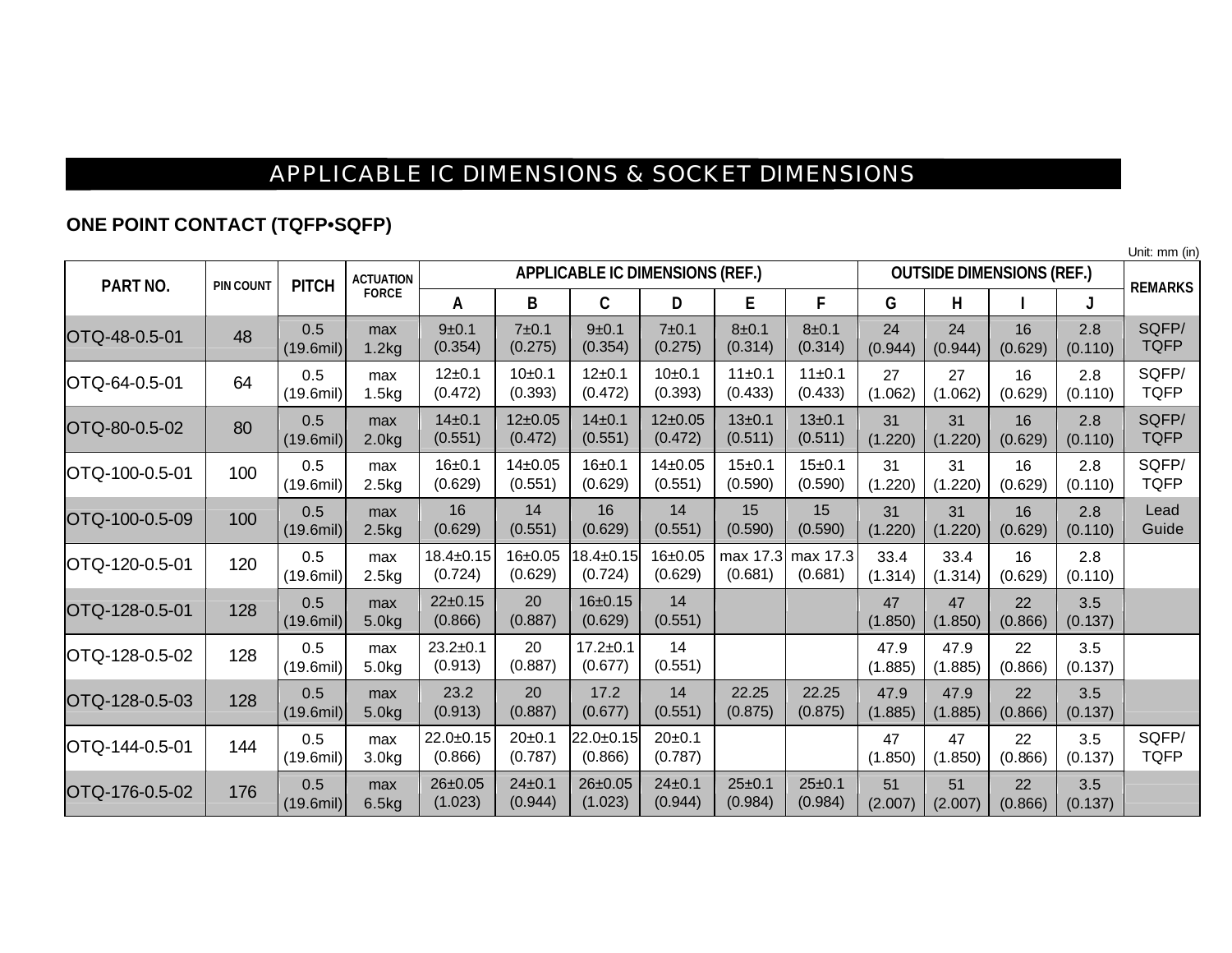Unit: mm (in)

| PART NO.       | <b>PIN COUNT</b> | <b>PITCH</b>        | ACTUATION<br><b>FORCE</b> | <b>APPLICABLE IC DIMENSIONS (REF.)</b> |                        |                              |                                                              |  |  |               | <b>OUTSIDE DIMENSIONS (REF.)</b> |               |                |                      |
|----------------|------------------|---------------------|---------------------------|----------------------------------------|------------------------|------------------------------|--------------------------------------------------------------|--|--|---------------|----------------------------------|---------------|----------------|----------------------|
|                |                  |                     |                           |                                        |                        | C                            | D                                                            |  |  |               |                                  |               |                | <b>REMARKS</b>       |
| OTQ-208-0.5-01 | 208              | 0.5<br>$(19.6$ mil) | max<br>8.0kg              | $30.6 \pm 0.15$<br>(1.204)             | $28 \pm 0.$<br>(1.102) | $ 30.6 \pm 0.15 $<br>(1.204) | $28 \pm 0.1$<br>(1.102)                                      |  |  | 55<br>(2.165) | 55<br>(2.165)                    | 22<br>(0.866) | 3.5<br>(0.137) | SQFP/<br><b>TQFP</b> |
| OTQ-208-0.5-03 | 208              | 0.5<br>$(19.6$ mil) | max<br>$8.0k$ g           | .204)                                  | .122)                  | (1.204)                      | $30.6 \pm 0.15$ max 28.5 30.6 $\pm$ 0.15 max 28.5<br>(1.122) |  |  | 55<br>(2.165) | 55<br>(2.165)                    | 22<br>(0.866) | 3.5<br>(0.137) | Mild<br>Guide        |